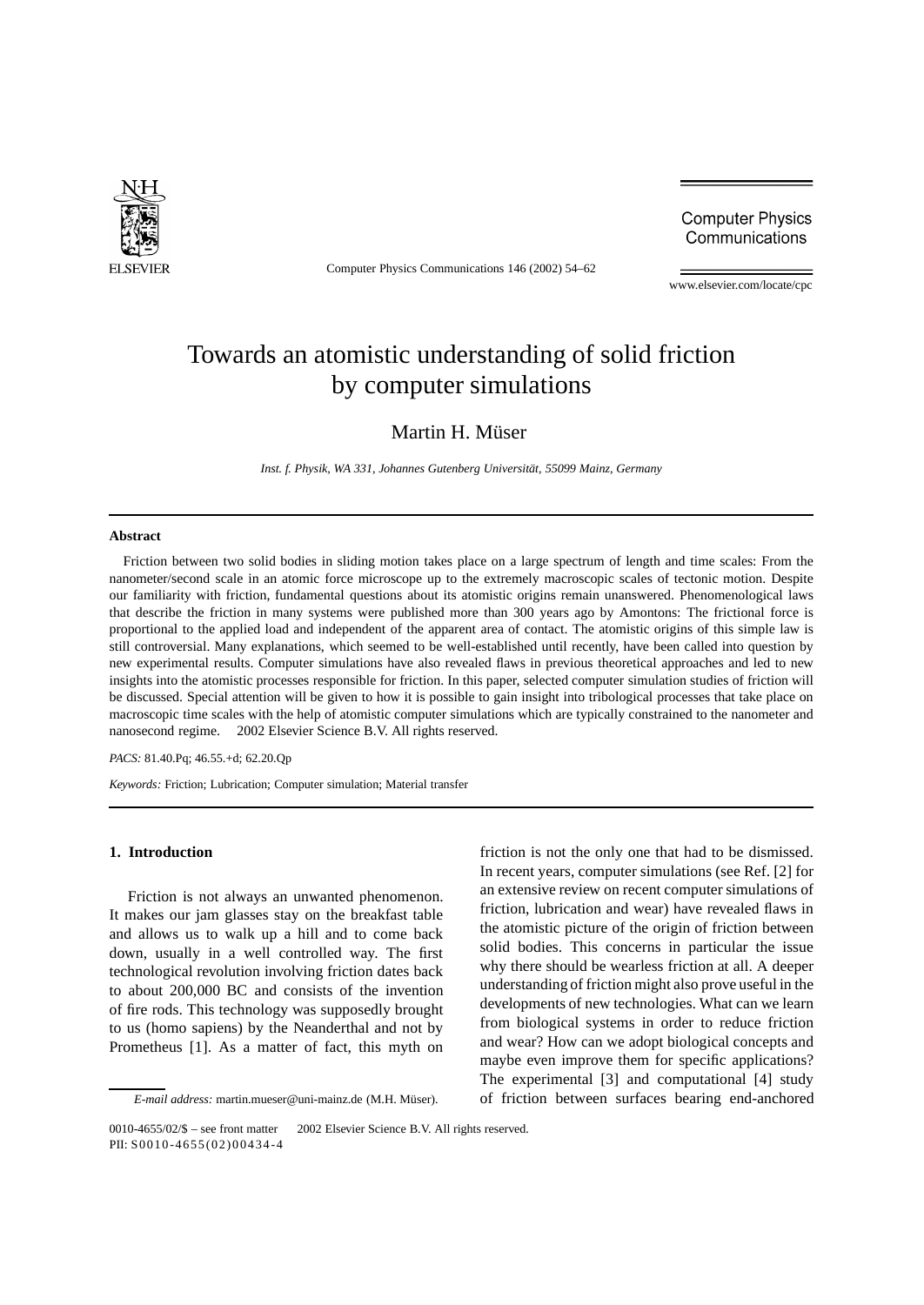

Fig. 1. Comparison of macroscopic and nanoscale stick-slip motion. Left-hand side: History of uplift at Muroto point (adopted from Ref. [5]). Right-hand side: MD simulation of two incommensurate crystals separated by a submonolayer layer of simple atoms. The time scale  $t_0$  and the length scale  $\sigma_0$  are in the order of 3.5 Å and 1 ps, respectively.

polymers in good solvents is partially motivated by such questions.

It is a challenge for computer simulations to contribute to a more detailed but also to a more coherent picture of tribological phenomena. There are many pitfalls that can render a well-designed computer simulation study to be applicable to very specific, usually unencountered circumstances only, e.g., the use of commensurate walls or one-dimensional solids, absence of surface curvature or contamination, neglection of bulk dislocations and long-range elasticity, constant separation and constant velocity constraints, to name a few. Not all of these points are relevant for every sliding system, but at least one of them will matter in a *qualitative* way. It is surprising how large the percentage of studies is that disregard all these points at once, albeit the use of chemically realistic interaction potentials is emphasized. A more careful modeling of boundary conditions and other "details" may therefore prove to be as important if not more important than the invention of new algorithms that allow us to access larger length scales and longer times than presently possible.

Some tribological behavior seems to be surprisingly universal, e.g., the stick-slip phenomenon appears to be similar on the micro-scale and on the macro-scale, see Fig. 1. Stick-slip motion occurs when shear forces build up with time in a mechanical contact (stick phase) and the stored potential energy is released abruptly (slip phase). In a computer simulation this can be mimiced by pulling the slider with a (weak) spring over a substrate whose center of mass is fixed.

Some other tribological properties show much stronger scale effects. This concerns in particular the relationship between (static) friction  $F_s$  and load  $L$ which is nearly always linear for macroscopic solids and independent of the apparent contact area (Amontons's law), while surface force apparatus (SFA) [6] and atomic friction microscope (AFM) [7] experiments often show a sublinear dependence between friction and load that resemble a  $F_s \propto (L - L_0)^{2/3}$  relationship [8,9]. One may ask whether this discrepancy is due to a scale effect or whether it is due to other conditions, e.g., Berman et al. [9] showed that the *F*<sup>s</sup> dependence on *L* becomes linear in an SFA contact when the adhesive interaction between the contacting surfaces are shielded. Also computer simulations of flat crystalline surfaces separated by thin lubricating films confirm the picture of a linear change of *F*<sup>s</sup> with *L* [10].

This discussions above left out chemical details. This invokes the question whether we can look for "universality"<sup>1</sup> in tribological behavior. Surprisingly little effort has been made in order to classify friction depending on its atomistic processes. Experimental studies are specific per definition. Computer simulations, however, enable us to study generic systems. They allow us to change boundary conditions, contamination, surface curvature, etc. at will to explore

<sup>1</sup> Here universality is not meant in the sense of the renormalization group theory.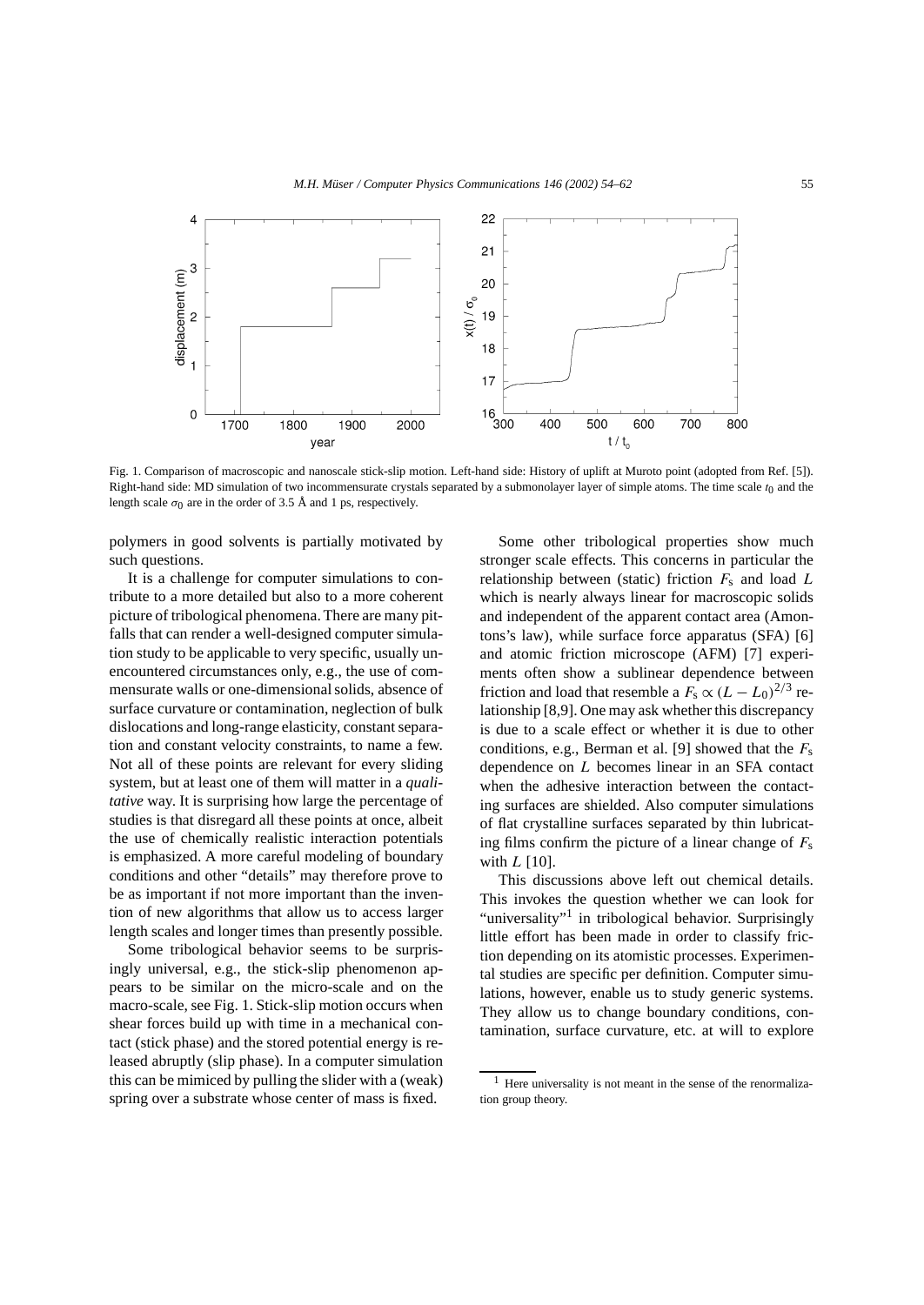their effects on friction, lubrication, and wear. In this article, various computer simulation studies are discussed that aim to understand the implications of such conditions on friction in a systematic way. The model underlying the simulations is presented in Section 2. Results are divided into those for dry surfaces (Section 3) and those for lubricated surfaces (Section 4). Section 5 discusses in how far the length-scale and the time-scale gap between simulations and experiments allows a comparison between simulation and experiment. Conclusions are drawn in Section 6.

## **2. Model**

In the first chapter of his famous lecture notes, Feynman imagined a situation in which all scientific knowledge were to be destroyed and only one sentence could be passed on to the next generation containing the most information in the fewest words. He would have picked: *All things are made of atoms little particles that move around in perpetual motion, attracting each other when they are a little distance apart, but repelling each other upon being squeezed into one another.* Of course, in order to understand details of concrete tribological systems, it is crucial to reflect the interactions sufficiently well, but a computer simulation that is based on Feynman's seemingly simple statement presumably allows us to gain deeper insight into the fundamental mechanisms than studies of high chemical accuracy. Thompson, Robbins, and Grest suggested the use of such a simplistic model for the study of tribological systems [11]. Most simulations discussed in the remainder of this paper are based upon this model. It allows us to change physical properties (degree of adhesion, lattice constants, etc.) in a continuous way. This flexibility can be used to better highlight relevant mechanisms. Simple models also enable us to access longer time scales and larger system sizes than those feasible in studies of high chemical accuracy.

The system consists of two walls composed of discrete atoms. The walls are coupled to their equilibrium lattice sites by springs of stiffness  $\kappa$ . In the limiting case of rigid walls, the coupling is considered infinitely strong,  $\kappa = \infty$ , and the atoms are constrained to their equilibrium positions. The periodic image convention is applied in the plane of the walls, which is

always chosen to coincide with the *xy* plane. The particles between the walls (if present) are either atoms or short chains of varying length. All monomers interact with each other and with wall atoms via a truncated Lennard–Jones (LJ) potential,

$$
V(r) = 4\epsilon \left[ (\sigma/r)^{12} - (\sigma/r)^6 \right] + V_c,
$$
 (1)

where *r* is the separation, and  $\epsilon$  and  $\sigma$  are characteristic energy and length scales, respectively. Wall atoms from opposing solids interact via the same LJ potential. The potential is cut off at  $r_c$  and shifted by  $V_c$  so that  $V(r_c) = 0$ . Adjacent monomers on a chain interact via an additional FENE potential [12]

$$
V_{\text{CH}}(r) = -(1/2)kR_0^2 \ln[1 - (r/R_0)^2],\tag{2}
$$

where  $R_0 = 1.5\sigma$  and  $k = 30\epsilon/\sigma^2$ . Frequently, quantities are expressed in units of  $\sigma$ ,  $\epsilon$ , and the mass *m* of one monomer. The characteristic time is  $t_{LJ}$  ≡  $\sqrt{m\sigma^2/\epsilon}$ .

In order to treat tip-sample systems, the coupling of atoms in the upper wall to their equilibrium positions was altered such that a Hertzian pressure profile is generated if the tip (upper wall) is pressed on a perfectly flat, infinitely hard, and non-adhering surface [13]. This can be achieved by using a normal restoring force

$$
f(\delta z) = \sqrt{\delta z} / (K \sqrt{R_c}), \qquad (3)
$$

where  $\delta z$  is the normal deflection of an atom from its ideal lattice position,  $R_c$  is the radius of curvature of the tip, and *K* the bulk modulus of the tip.

#### **3. Analysis of dry friction by computer simulation**

Most contacts are contaminated with atoms, even if novel sliding systems such as carbon nanotubes nested in each other are an exception to this rule [14]. However, the study of dry friction is of fundamental relevance, e.g., it allows us to test whether concepts such as the Frenkel–Kontorova or the Tomlinson model [2,15] capture the relevant atomistic friction processes or how these models have to be altered in order to achieve this.

## *3.1. Geometric interlocking*

Early theories of friction were based on the purely geometric argument that friction is caused by inter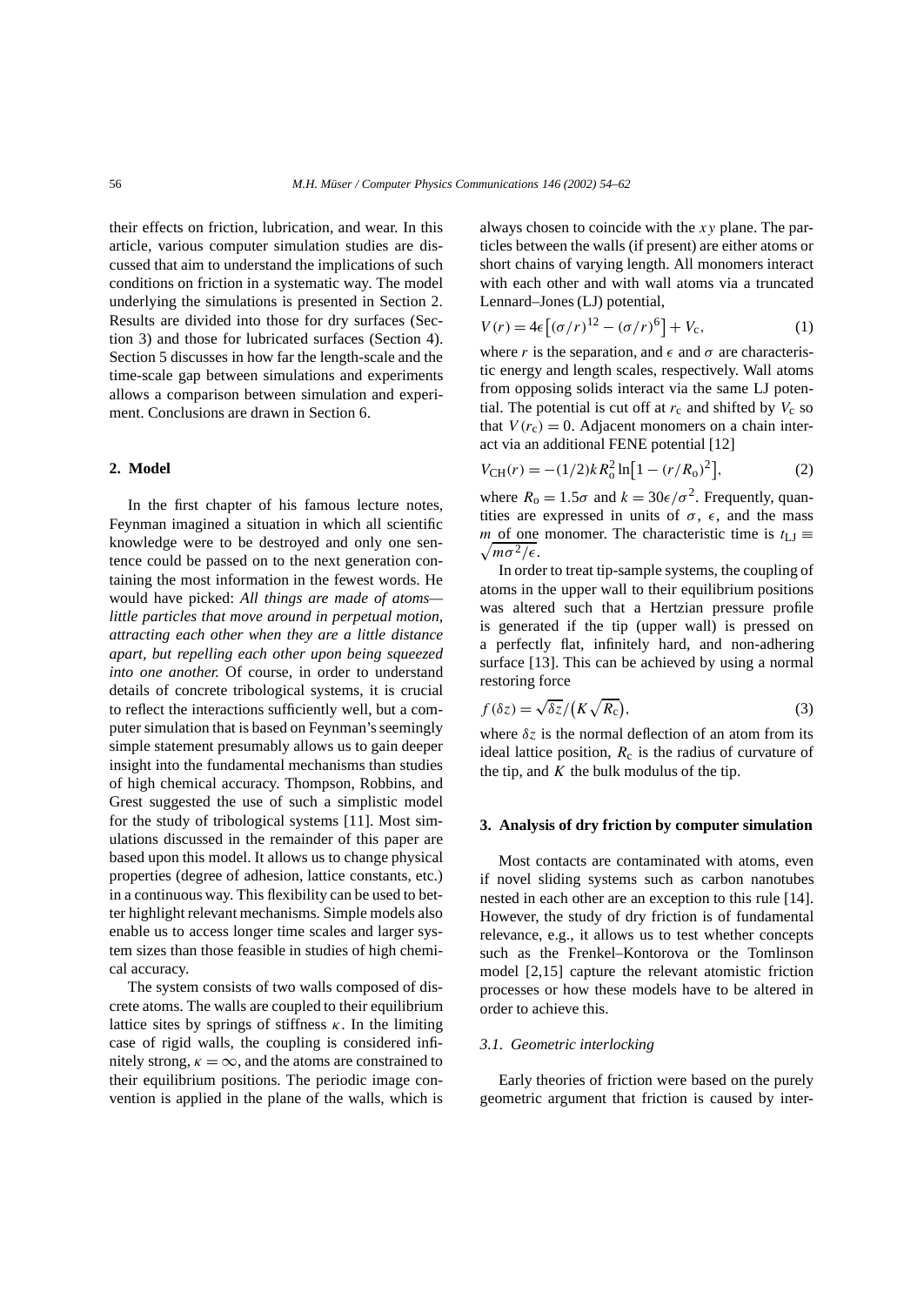locking of surface asperities [1,16]. The idea is that asperities of the top surface must be lifted up a typical slope tan $\alpha$  determined by the roughness on the bottom surface. If there is no microscopic friction between the surfaces, then the minimum force to initiate sliding is  $F_s = L \tan \alpha$ . However, asperities on real surfaces usually do not match well and on average, for every asperity or atom going up a ramp, there is another going down. Such considerations were used to predict the following dependence of the (static) friction coefficient  $\mu_s$  on the area of contact *A* (of a periodically repeated flat surface) [17]: For commensurate walls,  $\mu_s$  is independent of *A*, while for incommensurate walls  $\mu_s$  is exactly zero. If at least one of the surfaces is disordered (where we assume that the roughness does not increase with *A*), then the law of large numbers applies and  $\mu_s \propto 1/\sqrt{A}$  follows.

Real contacts, however, are neither flat nor periodically repeated. Yet, the arguments stressed above can be generalized to a tip-substrate system such as a disordered AFM tip moving on a crystalline substrate [13]: Unlike SFA contacts, the contact mechanics of AFM tips can be reasonably well described by the so-called Hertz-plus-offset model [8,18]. We may therefore subsume adhesive effects by defining *L* with respect to the pulloff force so that *A*  $\propto L^{2/3}$  applies. If we insert this into the relation  $F \propto \mu_s(A)L$  with  $\mu_s \propto 1/\sqrt{A}$ , we obtain the friction-load relation frequently observed experimentally, namely  $F \propto L^{2/3}$ . These relations are also seen in the simulations, which were based on the model described in the previous section. In the simulations adhesion was suppressed by cutting off the interactions such that atoms from opposing solids only repel. The results for the amorphous tip are shown in Fig. 2. For comparison, tips are included that are either commensurate or incommensurate to the substrate. Such small crystalline tip can be analyzed in computer simulations, however, not yet produced experimentally. They also confirm the picture that  $\mu_s$  is independent of *A* for the commensurate case. Since the contact is finite, the incommensurate configurations do not show zero friction, but the value is strongly reduced with respect to the amorphous case.

It is certainly important to test whether this geometric interpenetration of the  $F_s \propto L^{2/3}$  law can also be seen in chemically detailed simulations. The lack of appropriate model potentials for the experimentally



Fig. 2. Static friction force  $F_s$  vs. normal load  $L$  for a commensurate tip, an incommensurate tip, and an amorphous tip. In all three cases, the radius of curvature was  $R_c = 70 \text{ Å}$  and contacts were non-adhesive. Straight lines are fits according to  $F_s \propto L^{\beta}$  with the results  $\beta = 0.97 \pm 0.005$  (commensurate) and  $\beta = 0.63 \pm 0.01$ (amorphous). From Ref. [13] plus new data from L. Wenning (open diamonds).

relevant tip sample systems and the large number of atoms to be taken into account will make this a difficult task.

## *3.2. Elastic and plastic instabilities*

Atoms in real solids have the possibility to deflect from their ideal positions. Under certain circumstances this flexibility may lead to finite friction even if contacts are flat and incommensurate: If the elastic coupling of atoms in the contact is sufficiently weak such that at every instance of time a fraction of the atoms possesses several stable equilibrium positions, then the system shows static friction, i.e. a finite force is needed in order to initiate sliding. This requirement is the quintessence of any elastic theory of solid friction and was first formulated by Prandtl in 1928 [19]. As a matter of fact, Prandtl's model is isomorphic to Tomlinson's model which was published one year later [20] and achieved much more recognition. While today's model of elastic friction have reached a high level of sophistication [15], there remains a major concern: Can there be elastic instability on an atomic length scale without plastic instability? Computer simulations of *incommensurate* solids suggest that finite (static) shear forces should hardly ever occur without plastic flow, e.g., flat pyramidal diamond [21] and flat pyramidal copper tips [22] move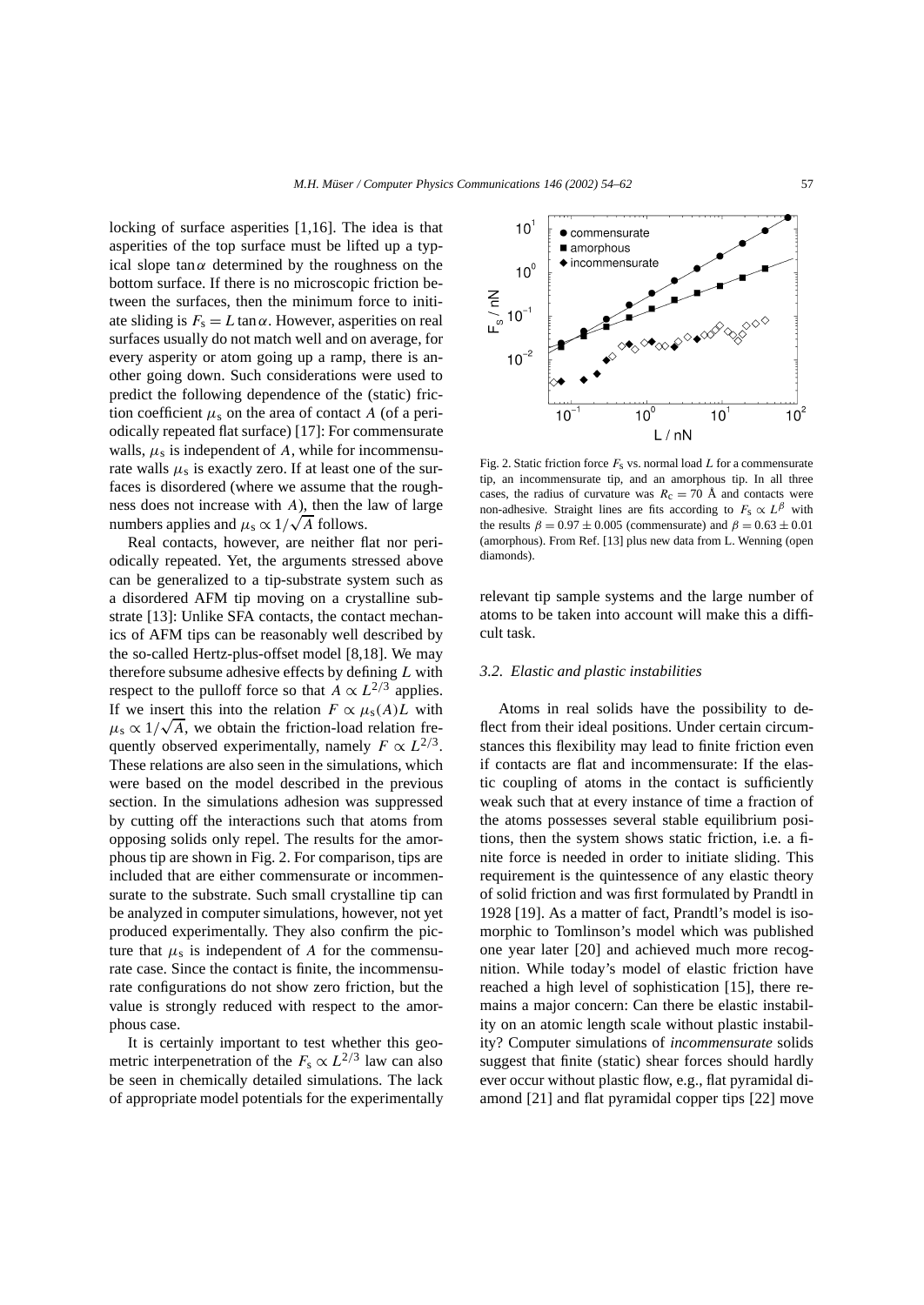essentially frictionless on copper surfaces before plastic deformation takes place.

In order to address this issue in more detail, it is convenient to study the generic model presented in Section 2. It has two free parameters, namely the coupling strength of atoms to their lattice sites *κ* as well as the distance *a* between neighbors in the solid. The parameters  $\epsilon$  and  $\sigma$  describing the LJ potential between the atoms is used as usual to define the units of energy and length scale, respectively. If one assumes that the intrabulk interactions between atoms were as large as the atomic interbulk interactions, one would find  $a \approx a' = 2^{1/6}\sigma$  and  $\kappa \approx \kappa' = 140\epsilon/\sigma^2$  [23]. If one keeps *a* fixed at *a'* and varies *κ* as a free model parameter, it turns out that finite values of  $F_s$  can only be found for incommensurate surfaces if  $\kappa$  is distinctly smaller than the intrinsic value  $\kappa'$  [23]. This results suggests that the atomistic forces between the solids need to be larger than those within the solids in order to see elastic instabilities/friction forces. For such large interbulk interactions, however, one would expect not only elastic instabilities but also plastic instabilities including material transfer.

This expectation is supported by more detailed simulations, in which atoms are not simply pinned to their lattice sites by harmonic springs but where each solid consists of  $l = 2, ..., 6$  layers of explicitly treated atoms and only the outermost layer of each wall is treated according to the model described in Section 2 [24]. The free parameter now is the LJ interaction strength  $\epsilon_1$  that acts between atoms originating from different solids, while  $\epsilon_0$  is the interaction strength for atoms originally located in the same solid. Hence for  $\epsilon_1/\epsilon_0 > 1$ , the ground state of the system will be a state in which atoms of the top solid have diffused into the bottom solid and vice versa. Simulations show that due to large energy activation barriers, mixing is suppressed kinetically for a long amount of time (a few 100,000 molecular dynamics time steps) even if  $\epsilon_1/\epsilon_0 \approx 6$ . Under the influence of a thermal force only, the top solid diffuses freely on the bottom solid as long as mixing does not yet take place, see Fig. 3.

The sharp drop of the diffusion constant, indicative of the onset of finite static friction forces, is accompanied by a plastic/mixing instability that leads to cold welding of the junction. A configuration for a mixed system with  $l = 2$  is shown in Fig. 4. Larger systems



Fig. 3. Diffusion constant *D* of the top solid in units of the free-diffusion constant  $D_0$  as a function of the interfacial strength  $\epsilon_1/\epsilon_0$ . *l* gives the number of explicitly treated layers per wall (rotationally incommensurate walls). From Ref. [24].



Fig. 4. Configuration of a cold-welded junction showing finite *F*s. The initial system consisted of two crystalline, incommensurate solids each having  $l = 2$  layers. Dark atoms belonged initially to the lower wall, light atoms originate from the upper wall. Interaction strength between atoms of different color relative to that between equally colored atoms:  $\epsilon_1/\epsilon_0 = 8$ . From Ref. [24].

 $(l > 2)$  show the same trends, namely cold welding of the junction occurs within about 10,000 MD steps near values  $\epsilon_1/\epsilon_0 \approx 8$  independent of the linear dimensions within the plane and *l*.

Simulations in which mixing and cold-welding was suppressed by only using repulsive forces between atoms originally belonging to different solids does not change the picture: Only viscous drag forces oppose the relative lateral motion unless load induced plastic deformation took place. The results presented in this section thus strongly anticipate that *wearless* dry friction between incommensurate (monoatomic) solids should in almost all cases only be due to finite contact areas but not due to elastic instabilities.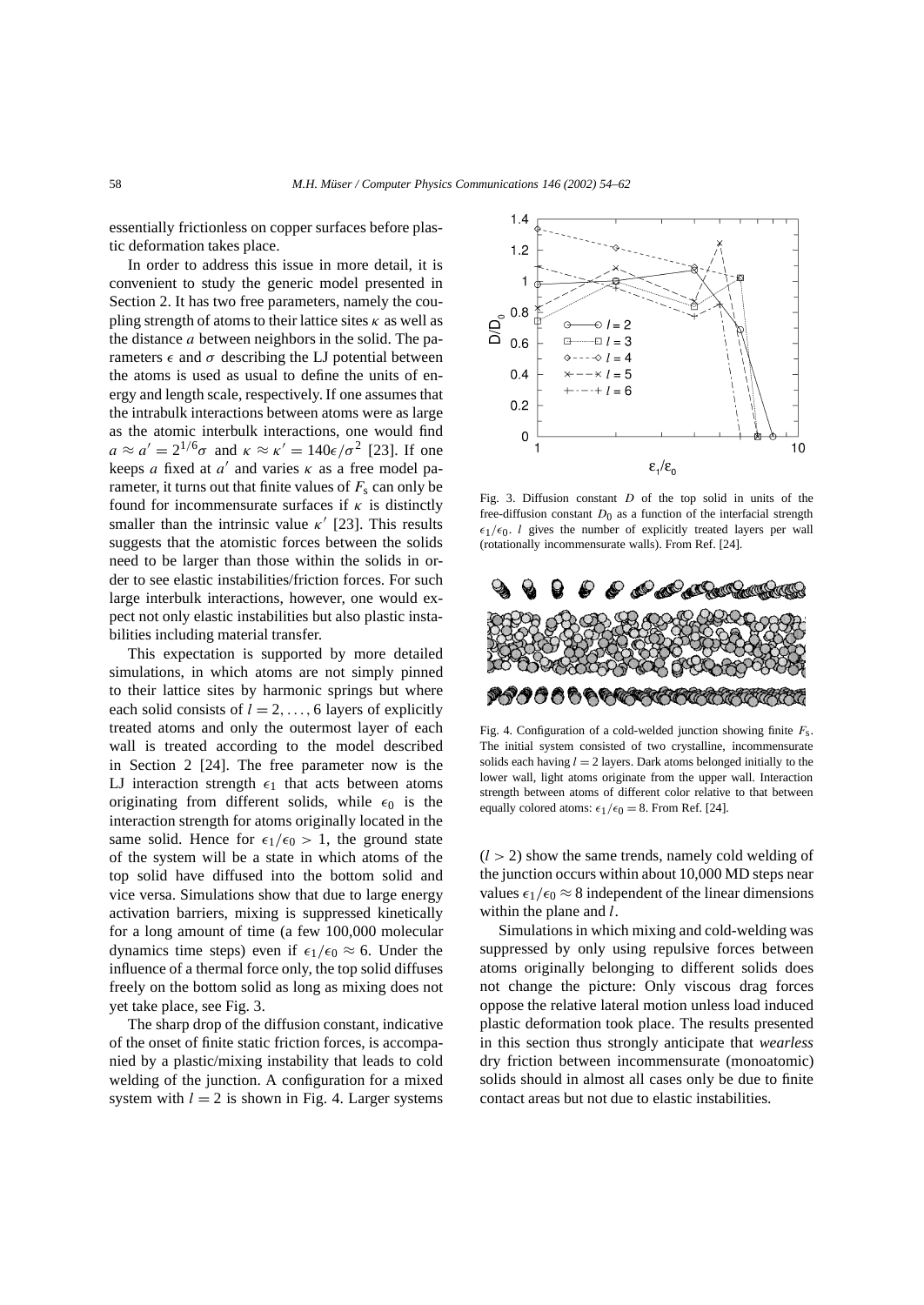### **4. Analysis of friction between lubricated surfaces**

The lateral forces between incommensurate solids that are only allowed to deform elastically but not plastically changes dramatically if a thin film of physisorbed atoms or molecules is placed between the solid surfaces [10,17]. The presence of such atoms automatically leads to finite friction forces provided that the interface is sufficiently large [23]. This is achieved through a nearly infinite compliance of the film in the interface, which hence satisfy Prandtl's condition for finite friction formulated in the beginning of Section 3.2. Simple geometric arguments and simulations even show that this friction mechanism satisfies Amontons's law of a linear *F*s*(L)* dependence reasonably well for flat nanoscale mechanical contacts [10, 17]. In agreement with experiment,  $F_s$  would be expected to be independent of the contact area if the adhesion between the contacting solids could be suppressed [9].

It has yet to be emphasized that even in the presence of a lubricating film, commensurability still influences the tribological properties strongly [25]: The static friction force can be expected to be much larger for commensurate (lubricated) systems, while the kinetic friction force is larger for an incommensurate system. Another difference is that the stick-slip motion is more erratic for lubricated incommensurate solids than for a commensurate alignment.

## *4.1. Adsorbed layers in curved contacts*

So far, we have seen that finite friction forces can be due to the finiteness of a curved (Hertzian) contact and/or due to the presence of adsorbed layers in a flat contact. It is thus normal to ask what happens when both things come together. This question was addressed among other questions in Ref. [13]. The model consisted of a tip which allowed for long-range elastic deformations normal to the interface, see the description at the end of Section 2. The interactions were cutoff in such a way that the lubricating atoms adhered to the substrate but not to the tip. The interactions between tip and surface were also treated as non-adhesive. A typical cross section through the system is shown in Fig. 5.

It turns out that the friction-load law of this particular system is a power law  $F_s \propto L^{\alpha}$  with an expo-



Fig. 5. Cross section of a lubricated, curved junction. From Ref. [13].

nent  $\alpha \approx 0.8$ . A detailed analysis of normal and shear forces in the tip reveals that the normal forces are large at the center of the contact as well as at certain rings that can be associated with one layer lubrication and two layer lubrication. The contribution to the net shear force coming from the center of the tip is negligible. The bulk of the shear forces come from those lubricated parts where the normal forces are large as well. For this model the largest shear pressures were found at the entrance of the tip. Hence we can understand the distribution of normal and shear forces in the tip based on the simulations of dry finite tips and lubricated flat contacts, however, the value of  $\alpha \approx 0.8$  is not easy to predict based on the previous studies.

## *4.2. Friction between polymer bearing surfaces*

Wear and friction in biological systems are believed to be minimized through anchoring polymers to surfaces [3]. Grafting density, degree of polymerization, and solvent quality are such that the polymers form brushes at small external loads that occupy only relatively small volume fractions. This brings up the questions why it is efficient to graft polymers as opposed to have them adsorbed like in a typical industrial application and what tribological effects can we expect by merely imposing the boundary condition 'endgrafted'.

These questions were addressed in a recent comparative computer simulation study of frictional drag mechanisms between polymer bearing surfaces [26]. Adsorbed and grafted polymers were considered in good and bad solution The solvent was not treated explicitly but indirectly in terms of a Langevin thermostat. It was found that the shear forces are strongly suppressed for polymers that are tilted parallel to the shear direction. This tilting is much stronger for grafted polymers than for adsorbed polymers, see Fig. 6. The tilting explains the observation that a differential friction coefficient  $\mu = \partial F_{\text{shear}} / \partial L$  decreases with sliding velocity for grafted polymers but increases with sliding velocities for adsorbed polymers.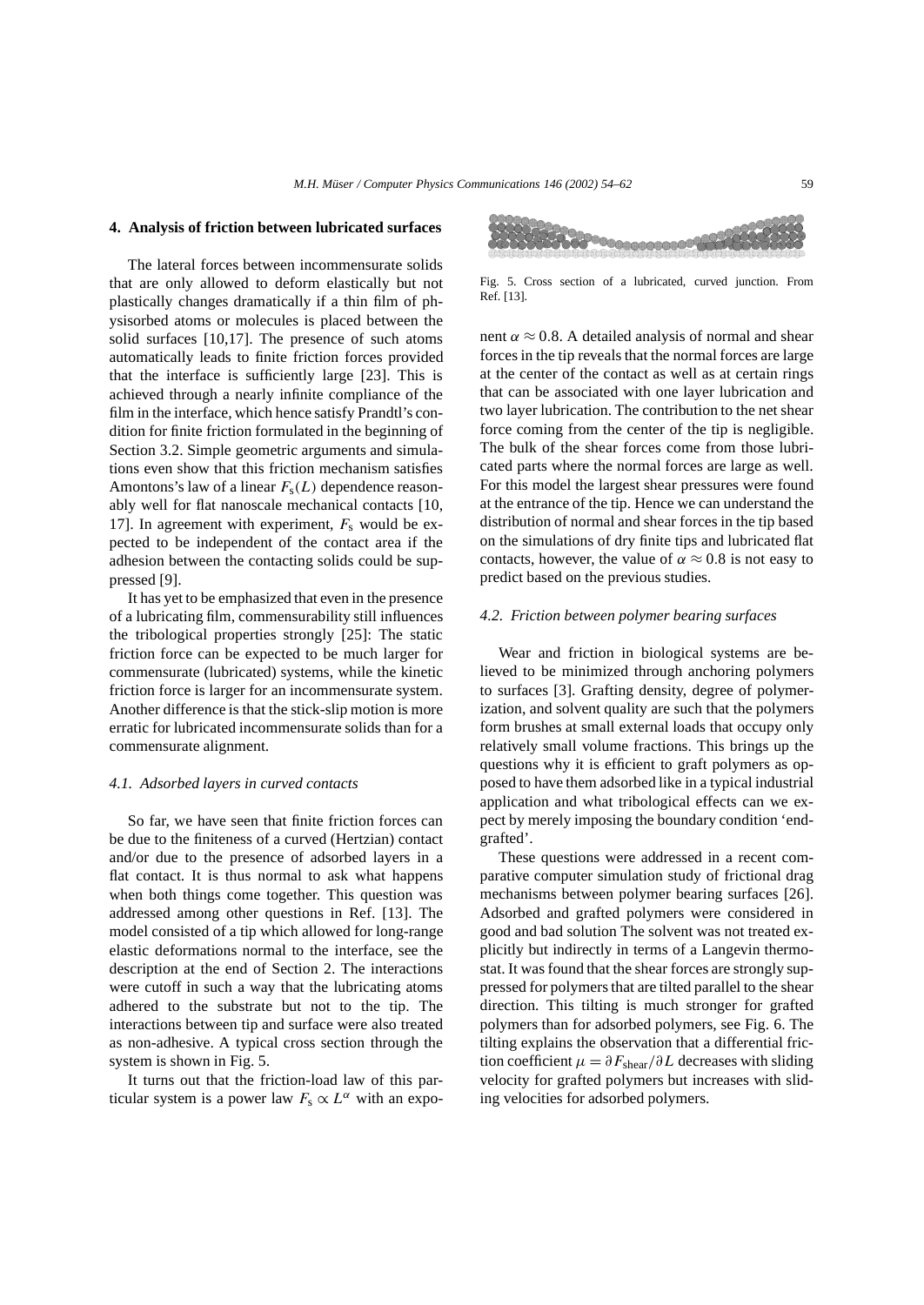

Fig. 6. Snapshot of sliding walls bearing endgrafted polymers in good solvent. Left: Small sliding velocity. Right: Large sliding velocity. Periodic boundary conditions are applied normal to the surfaces. From Ref. [26].



Fig. 7. Direct shear pressures  $\sigma_{\rm br}$  between brushes as a function of the folded density profile for various separations *D*, solvent viscosities  $\gamma$ , grafting densities  $\sigma_{\rm g}$ . For each combination of parameters, the velocities range from  $v = 0.01$  to  $v = 0.3$ . Small *v* lead to large  $\sigma$ g and vice versa.  $\rho$ <sub>ub</sub> and  $\rho$ <sub>lb</sub> denote the density of monomers belonging to the upper brush and the lower brush, respectively. All units LJ units. From Ref. [26].

Another outcome of the simulations was that the net brush-brush interactions are mainly determined by the interpenetration of the brushes, see Fig. 7. This came as a surprise, because the simulations are in a small load regime where the shear forces are viscous, e.g., the static friction force is zero. However, the trend outlined in Fig. 7 can be understood if we keep in mind that large sliding velocities invoke strong tilting plus a reduction of the overlap and thus small friction forces.

A shortcoming of the simulations certainly is the limitation to relatively short chains (about 30 Kuhn's segments) and the simplistic treatment of the solvent. However, the results suggest interesting applications for future research for both simulation and experiment: Does a certain degree of chemical crosslinking between the monomers in an uncompressed brush lead to a reduced interpenetration of the brushes and thus to smaller friction and more resistance to wear?

## **5. The time-scale and length-scale gap**

One important motivation of tribological computer simulations is to find the relevant atomistic processes that occur in a single well-defined sliding contact such as in the SFA or in the AFM. While it has become computationally feasible to study atomistically the core of a nanometer scale AFM contact, the sliding speeds  $v_{sl}$  emploied in the simulations are still about 10 decades larger than in experiment. The use of new, clever algorithms such as kinetic Monte Carlo might prove fruitful to overcome this time-scale gap in a brute-force way, however, such an approach is not necessarily required in order to make a meaningful comparison between experiment and simulation. Instead, one can try to find out what the relevant time scales are and what parameters define them, e.g., by studying a phenomenological description of an embedded system under shear. In such an analysis [27], it turned out that the motion of the top plate/tip is not sensitive to the atomic characteristic frequencies  $\omega_{\text{mic}}$ —as long as there is a reasonable time-scale separation between *ω*mic and the characteristic frequency of the tip *Ω*tip. The experimentally relevant time scale  $\Omega_{\text{tip}}$  is given by  $\sqrt{K/M}$ where  $K$  is a restoring spring constant (defined by the tip's elasticity and/or the tip substrate interactions) and *M* is the tip's inertia, eventually including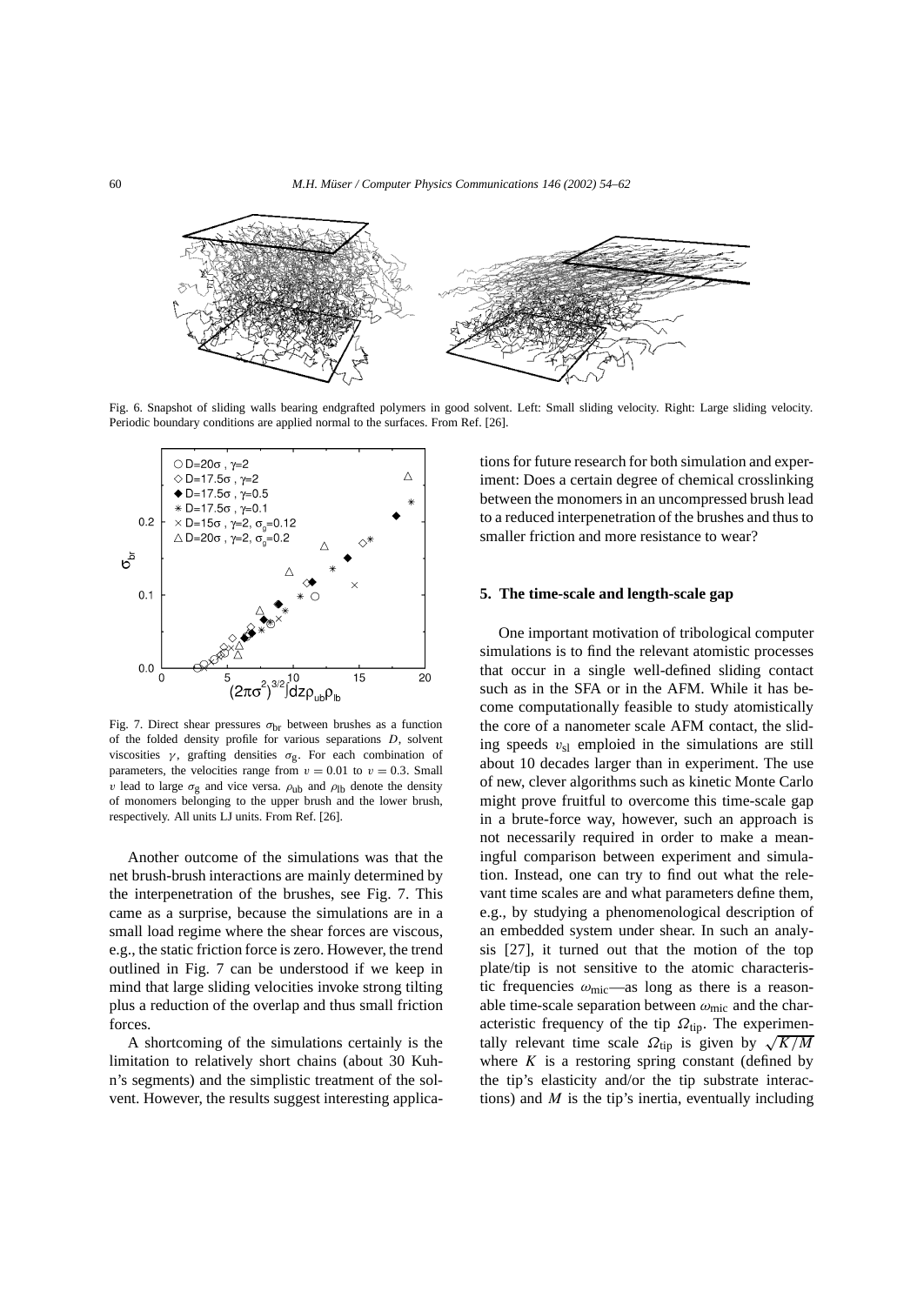the cantilever's mass. The experimental value of *M* will be about 20 decades larger than in the simulation so that the relevant parameter  $v_{sl}\Omega_{\text{tip}}$  are similar in simulation and experiment. However, it is discussed controversially whether the treatment of the tip as a mass point is legitimate or whether long-range elasticity is relevant, see Ref. [28] and Chapter 9.9 in Ref. [5].

Another way to overcome time-scale gaps is to alter interaction strengths, temperature, or other variables in such a way that processes are moved to shorter times that usually would take place at very long times. One such example is the cold welding study of Ref. [24], which is discussed in Section 3.2: It would have been by no means desirable to base the calculations on interfacial strengths that correspond to typical experimental values. E.g., if there had been only a small interaction asymmetry in the real system (see Fig. 4) which favored cold welding, then the mixing process would haven taken place on macroscopic time scales. Yet the system would have been driven in a similar direction, i.e. the ground state of the mixed system is not expected to depend sensitively on the magnitude of the interaction asymmetry. Thus, in order to study *qualitatively* the tribological side effects of cold welding, one has to enhance the mixing process. This can easily be done by magnifying the interaction asymmetry artificially, resulting in a reduced activation barrier for the mixing process. This simple trick thus makes it possible to bridge indirectly several orders of magnitude in time scales between experiment and simulation.

Some open issues, however, supposedly require the explicit treatment of many different length scales. This concerns in particular the question whether the elastic coherence length *l*<sup>e</sup> in a 'typical' macroscopic solid-solid contact is small enough so that different contacting asperities can move independently from each other. 'Typical' values given for *l*<sup>e</sup> range from a few  $\mu$ m [29] to values that are distinctly larger than the linear size of a macroscopic object [30]. This issue is of importance for the question whether clean, corrugated (macroscopic) surfaces have the potential to show elastic pinning and hence wearless friction. In order to address this, it will be necessary to do simulations that incorporate both atomistic and finite element methods.

## **6. Conclusions**

The computer simulations discussed in this paper aimed to assist building a general atomistic understanding of tribological processes rather than to elucidate a specific sliding system; the central question being, how is it possible to obtain finite (static) shear forces in the absence of plastic deformation, wear or other types of strongly irreversible processes? The advantage of studying a simplified model as opposed to a realistic system is that we can change the system's properties at will and study the relevance of adhesion, presence of adsorbed atoms, surface curvature, etc. in a unique way. For example, if we want to understand the effects due to adhesion we can compare the results of a simulation where all interactions are long-ranged (thus incorporating the attractive tail) and those where we cut off the relevant (intrabulk) atomic interactions such that adhesion is eliminated by leaving everything else unaltered.

Many theories on wearless solid friction rely on the picture of elastic instabilities. The simulations discussed above, however, show that simple solids should hardly ever show elastic instabilities on an atomic scale without concurrent plastic flow or material transfer. Despite large efforts to 'design' an atomistic system whose (static) friction mechanism is entirely elastic, no such model could be found as long as the ingredients were: three-dimensional incommensurate solids, flat contacts, and two-body interactions between all atoms. The relative lateral motion is found to be only opposed by a viscous type force that goes to zero for small sliding velocities—or—the onset of elastic instabilities is accompanied by plastic flow.

Wearless (static) friction between solids is only found if the contacts are finite or if adsorbed atoms are present in the interface: Finite contacts—in particular those where at least one of the solids has finite surface curvature—can pin geometrically. Given the validity of Hertzian contact mechanics, this leads to a  $F \propto L^{2/3}$  relation for an amorphous tip on a crystalline substrate. Macroscopic solids can not pin geometrically as long as the surface roughness does not increase sufficiently fast with system size. If adsorbed atoms are present, these atoms can lock the surfaces together by adjusting their positions such that interactions are satisfied with both walls simultaneously.